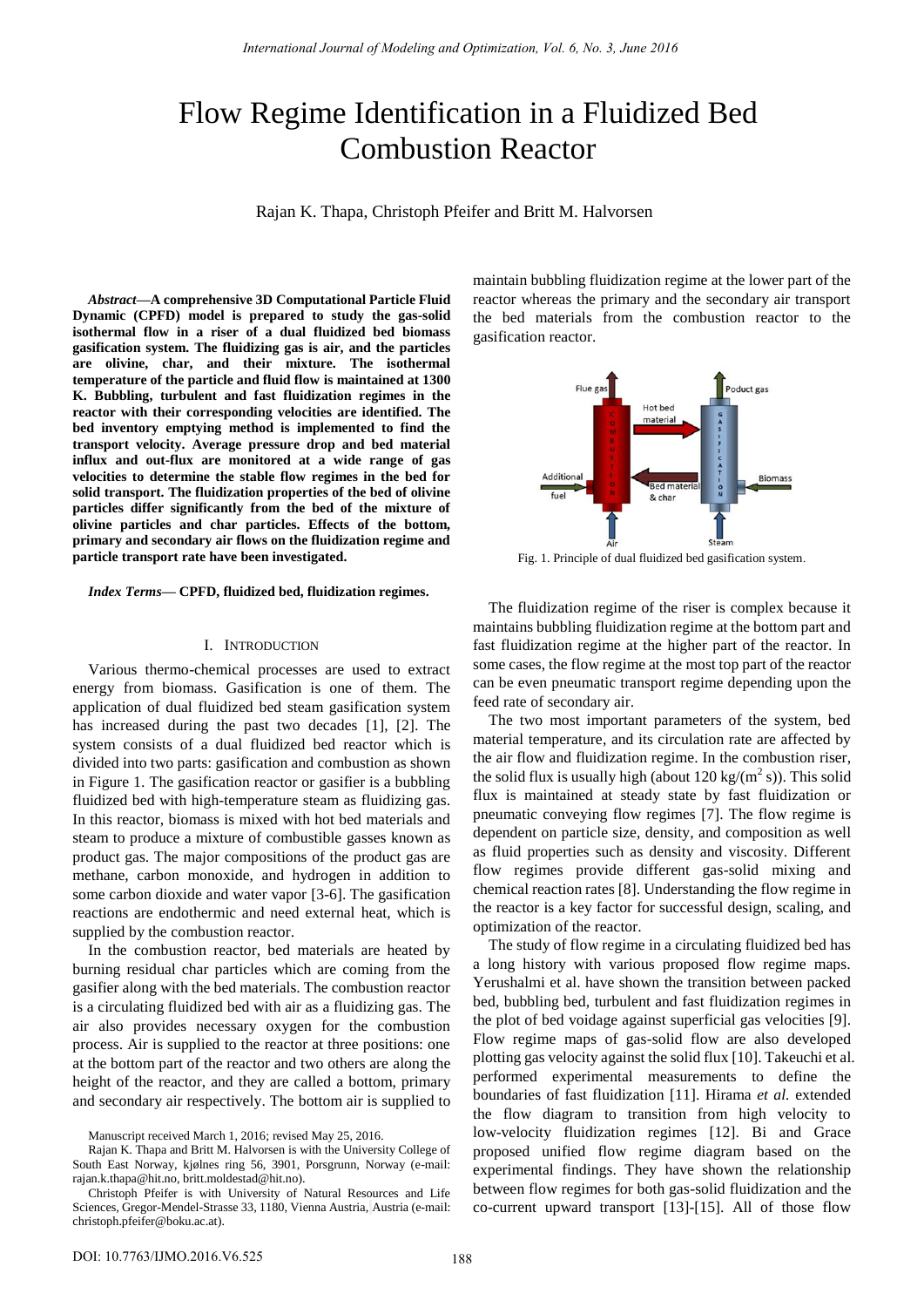regime maps are proposed for the beds of similar particles and cannot be implemented for the combustion reactor in the gasification system due to the following reasons. They do not represent beds with a binary mixture which is the case in this work; particle size distribution is not considered, and experiments are carried out at ambient conditions without taking into account high-temperature conditions. These factors significantly affect the flow properties and change the fluidization regime. For example, the wider particle size distribution gives rise to smaller voids and earlier transition from bubbling to turbulent regime [16]. When particles with a larger size and lower density are mixed with the particles of smaller size and higher densities, the minimum fluidization velocity changes [17]. Change in minimum fluidization velocity effects in the transport velocity and fast fluidization velocity. High-temperature gasses have lower density and higher viscosity. Change in density and viscosity changes flow behavior in fluidized bed.

The combustion reactor operates at high temperature. The particle temperature is about  $950^{\circ}$ C and fluid temperature is even higher [18]. Understanding of flow regime requires measurements of pressure, temperature and solid volume fractions and solid flux. The measurements at high temperature need strong safety consideration. In a particular case, the measurements of solid volume fraction and solid flux are very difficult in the hot reactors. It may be the reason why the experimental investigations of the flow behavior of high temperature operated circulating fluidized beds are rare in publications [19]. Some authors scaled down the reactor to work at the ambient conditions [20], [21]. They managed to overcome the high-temperature problem. However, the precise scaling requires the particles with a density more than 12000 kg/m<sup>3</sup>, which are not easily found in the market. They had to rely on the available bronze particles of density about 9000 kg/m<sup>3</sup>. The computational study of the flow regime helps to overcome both of the problems. It is possible to solve high-temperature flow with a wide range of particle size and gas properties using Computational Particle Fluid Dynamic (CPFD) models. *International Journal of Modeling and Optimization, Vol. 6, No. 3, June 2016*<br>for the beat of similar particles. However, the lowever, the lowever and the field of the conduction reactor in the work has to be maintained

A 3D CPFD model is used to study the high-temperature gas-particle flow regimes in a fluidized bed combustion reactor. The reactor in the 8 MW biomass gasification plant in Güssing, Austria is a reference for the current model. Particles and gas properties as well as the flow and geometric parameters are based on the plant data [22], [23]. The model has two objectives: identification of parameters affecting the flow regime with special focus in more sensitive transitions and to investigate the effect of primary and secondary air feed rate on flow regimes and particle transport process.

## II. DETERMINATION OF FLUIDIZATION VELOCITIES

The flow regimes in a fluidized bed reactor are packed bed, particulate fluidization, bubbling fluidization, slugging, turbulent fluidization, fast fluidization, and pneumatic transport which occur at increasing gas velocities. A range of fluidization velocities specifies every regime of the fluidization. Air is fed at three positions in the combustion reactor which are known as the bottom, primary and secondary air. Circulating fluidized beds of high solid flux (about 120 kg/  $(m^2 s)$ ) work at fast fluidization regime.

However, the lower part of the combustion reactor in this work has to be maintained in bubbling fluidization regime. It is necessary to keep low air velocity (bubbling fluidization regime) at the bottom for preventing leakage of air to the 31gasification part through connecting chute. Leakage of the air from combustion reactor to gasification reactor is undesirable because it dilutes the product gas reducing the calorific value.

A detailed study of the fluidization velocities from minimum fluidization to pneumatic transport is necessary to establish a big picture of flow regimes in the reactor. The velocities are calculated using theoretical correlations. The theoretical calculations give an approximation for the CPFD model. Minimum fluidization velocity of the particles is calculated using Equation 1. The equation is derived from Ergun equation with gravity- equals - drag balance with Wen and Yu simplification [24]-[26].

$$
u_{mf} = \frac{(\varphi \cdot d_p^2)(\rho_p - \rho_g) \cdot g}{1650\mu} \tag{1}
$$

For Geldart B particles, the bubbling velocity starts with the minimum fluidization velocity. The bed has an aspect (H/D) ratio about 22, which is comparatively high. Slugging is possible in bed with an aspect ratio greater than 2. Slugging produces a large pressure fluctuation in the bed resulting reduced gas-solid mixing which is undesirable. However, for the bed with large diameter (0.66m) with comparatively small particles of Geldart group B, it is more likely to transfer the fluidization regime from bubbling to turbulent [27]. A plot of pressure drop against the superficial gas velocity gives two distinct velocities  $U_c$  and  $U_k$  in turbulent regime.  $U_c$ corresponds to the bed operating condition when the bubble or slug reaches their maximum resulting significant pressure drop [28]. Continuous increase in the gas velocity starts to break up bubbles resulting in smaller pressure fluctuation which makes the flow steady. The velocity in this state is *Uk.* The velocities are calculated using Equations 2 and 3 proposed by Horio [29]. Steady pressure fluctuation maintains the constant rate of particle transport which is essential for the uniform heat transfer process in the gasification reactor.

$$
\left(\text{Re}\right)_c = \frac{d_p \rho_g U_c}{\mu} = 0.936 A r^{0.472} \tag{2}
$$

$$
\left(\text{Re}\right)_k = \frac{d_p \rho_g U_c}{\mu} = 1.46 A r^{0.472} \tag{3}
$$

Further increase in the gas velocity leads flow to fast fluidization. The velocity in this state is known as transport velocity. The velocity is calculated by Equation 4 [15].

$$
U_{tr} = 1.53Ar^{0.5} \text{ for } 2 < Ar < 4.10^{-5} \tag{4}
$$

The final transition is from fast fluidization to pneumatic transport. The transition velocity from fast fluidization to pneumatic transfer is known as chocking velocity.

The bubbling bed is characterized by the solid concentration about 0.45 - 0.25 whereas the turbulent bed is characterized by the solid concentration from 0.25 and lower [30]. The pneumatic transport regime occurs at the solid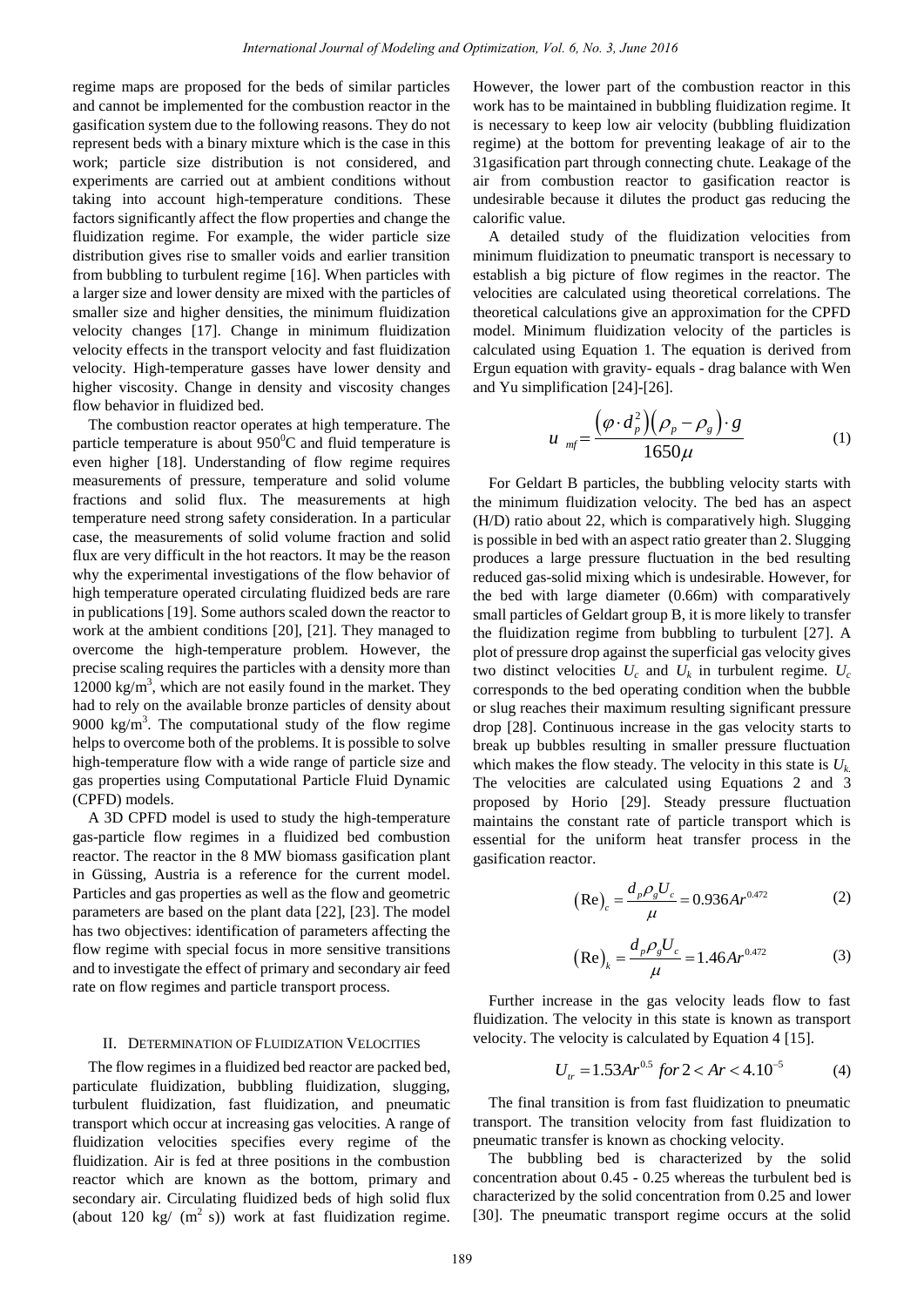volume fraction less than 1%. Fast fluidization regime occurs when the solid volume fraction is 5 - 15% at the lower part and 1-5% at the upper part of the bed [31] . The theoretical gas velocities of the olivine and char particles are calculated and used as a starting value for the model simulation. At the same time, the theoretical results are compared with the computational prediction of the model.

#### III. MATHEMATICAL MODEL

In this work, a Computational Particle Fluid Dynamic (CPFD) model have been implemented to simulate the gas-solid flow with heat transfer and chemical reactions. Commercial CPFD software Barracuda VR 15 is used for simulation. The CPFD numerical methodology incorporates multi-phase-particle-in-cell (MP-PIC) method [32]. The gas phase is solved using Eulerian grid, and the particles are modeled as Lagrangian computational particles. Gas and particle momentum equations are solved in three dimensions. The fluid is described by the Navier-Stokes equation with strong coupling to the discrete particles. The particle momentum follows the MP-PIC description which is a Lagrangian description of particle motions described by ordinary differential equations with coupling with the fluid [33]. *International Journal of Modeling and Optimization, Vol. 6, No. 3, June 2016*<br>
International region control where C is subgired eddy<br>
in Fact Thirduration region control where the C is subgired eddy<br>
of the best particle

 In the CPFD numerical method, actual particles are grouped into computational particles, each containing a number of particles with identical densities, volume, and velocities located at a particular position. The computational particle is a numerical approximation similar to the numerical control volume where a spatial region has a single property for the fluid. With these computational particles, large commercial systems containing billions of particles can be simulated using millions of computational particles.

### IV. GOVERNING EQUATIONS

The volume averaged fluid mass, and momentum equations are:

$$
\frac{\partial (\varepsilon_g \rho_g \mathbf{u}_g)}{\partial t} + \nabla (\varepsilon_g \rho_g \mathbf{u}_g \mathbf{u}_g) = \nabla p - \mathbf{F} + \varepsilon_g \rho_g \mathbf{g}
$$
 (5)

where  $\varepsilon_g$ ,  $\rho_g$  and  $\mathbf{u}_g$  are gas volume fraction, density and velocity respectively, p is gas pressure, **g** is the acceleration due to gravity and  $\tau_{g}$  is stress tensor which can be expressed in index notation as:

$$
\tau_{g,ij} = \mu \left( \frac{\partial u_i}{\partial x_j} + \frac{\partial u_j}{\partial x_i} \right) - \frac{2}{3} \mu \delta_{ij} \frac{\partial u_k}{\partial x_k}
$$
(6)

where  $\mu$  is shear viscosity. The shear viscosity is the sum of laminar shear viscosity and turbulence viscosity based on the Smagorinsky turbulence model. In the model, large eddies are directly calculated. The unresolved sub-grid turbulence is modeled by using eddy viscosity. The turbulence viscosity is given as:

$$
\mu_{t} = C \rho_{g} \Delta^{2} \sqrt{\left(\frac{\partial u_{i}}{\partial x_{j}} + \frac{\partial u_{j}}{\partial x_{i}}\right)^{2}}
$$
(7)

where *C* is sub-grid eddy coefficient and known as Smagorinsky coefficient.

MP-PIC method calculates the particle phase dynamics using the particle distribution function (PDF),  $f_p$ . A transport equation is solved for the PDF. The transport equation for  $f_p$  is given by [34] is:

$$
\frac{d_f}{dt} + \frac{\partial (f_p u_p)}{dx} + \frac{\partial (f_p A_p)}{du} = \frac{f_p - f}{\tau_p}
$$
 (8)

where  $u_p$  is particle velocity,  $f_p$  is the particle distribution function for the local mass averaged particle velocity and  $\tau_D$  is the collision damping time.  $A_p$  is the particle acceleration which is given by:

$$
A_p = \frac{\partial u_p}{dt} = D_p \left( u_g - u_p \right) - \frac{1}{\rho_p} \nabla p_g + g - \frac{1}{\varepsilon_p \rho_p} \nabla \tau_p + g + F_p \tag{9}
$$

In the equation above,  $\varepsilon_p$  is particle volume fraction,  $\rho_p$ is particle density,  $\rho_p$  is gas pressure,  $\tau_p$  is contact normal stress. More details about the  $\tau_p$  can be found in (O'Rourke [and Snider, 2010\)](#page-6-0).  $F_p$  is the particle friction per unit mass and  $D_p$  is the drag function. The Wen-Yu drag model has been implemented in this work [35].

$$
D_p = C_D \frac{3}{8} \frac{\rho_g}{\rho_p} \frac{\left| u_g - u_p \right| \varepsilon_g^{-2.65}}{r_p} \tag{10}
$$

where

$$
D_p = C_D \begin{cases} \frac{24}{\text{Re}} \left( 1 + 0.15 \,\text{Re}^{0.678} \right) \text{Re} < 1000 \\ 0.44 \quad \text{Re} \ge 1000 \end{cases} \tag{11}
$$

$$
\text{Re} = \rho_g \frac{|u_g - u_p| r_p}{\mu_g} \text{ and } r_p = \left(\frac{m}{\frac{4}{3}\pi \rho_p}\right)^{1/3} (12)
$$

## V. MODEL SETUP AND PARAMETERS

TABLE I: REACTOR DIMENSIONS

| I ADLE I. NEACTOR DIMENSIONS                    |                   |                     |  |
|-------------------------------------------------|-------------------|---------------------|--|
| Dimensions                                      | Unit              | Value               |  |
| Diameter                                        | m                 | 0.66                |  |
| Height                                          | m                 | 12                  |  |
| Primary air inlet                               | m                 | 1                   |  |
| Secondary air inlet                             | m                 | 1.5                 |  |
| <b>TABLE II: PROPERTIES OF SOLID AND GASSES</b> |                   |                     |  |
| Properties                                      | Units             | Value               |  |
| Olivine particle size                           | μm                | 200-800             |  |
| Olivine density                                 | kg/m <sup>3</sup> | 2960                |  |
| Char particles size                             | mm                | $1 - 5$             |  |
| Char density                                    | kg/m <sup>3</sup> | 200                 |  |
| Air density                                     | $\text{kg/m}^3$   | 0.27                |  |
| Air temperature                                 | K                 | 1300                |  |
| Air viscosity                                   | Pa s              | $4.9 \cdot 10^{-5}$ |  |

The dimensions of the reactor are the same as the combustion reactor in the biomass gasification plant in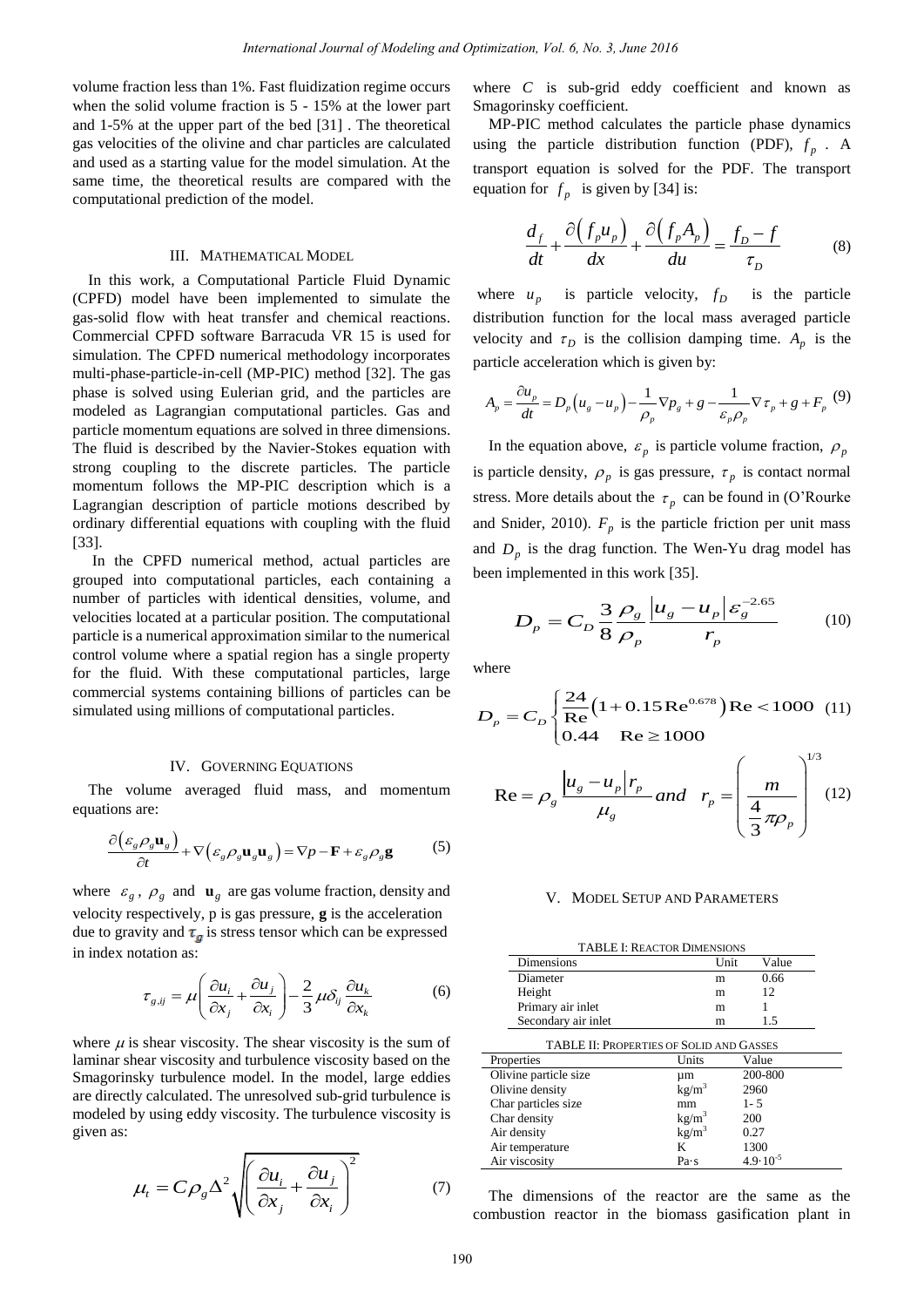Güssing, Austria. The basic dimensions are presented in Table I.

The circulation system such as cyclone separator and down-flow pipes are not involved. The aim is to study the flow only in the riser. The properties of gas and solid particles used in the model are presented in Table II.

### VI. RESULTS AND DISCUSSIONS

The bed of three different particles olivine, char, and a mixture of olivine and char were fluidized at increasing superficial gas velocities. Pressure drops across the height of the bed are monitored and plotted against the wide range of the superficial gas velocities. The plot is presented in Figure 2. The minimum fluidization velocities of char and olivine particles have about the same value of 0.06 m/s. Theoretical calculation of the corresponding velocities are 0.053 and 0.058 m/s respectively. The reason of the deviations between the values is due the particle size distributions which are not possible to consider in theoretical calculations. When the olivine particles are mixed with the char particles, the minimum fluidization velocity increases to 0.34 m/s. The increase occurs when mixing only 1vol% of char particles which is the case in the biomass gasification plant in Güssing.



The particles involved in this binary mixture have a different size as well as density. The char particles have a very lower density  $(200 \text{ kg/m}^3)$  in comparison to the olivine particles (2960 kg/m<sup>3</sup>). The char particles have a large range of size distribution (0.5mm-5mm) whereas the olivine particles have size distribution 200  $\mu$ m to 800  $\mu$ m.

It is believed that the bulk density and voidage are the main factors defining the quality of fluidization. The minimum fluidization velocity decreases with increasing temperature in the bed. Minimum fluidization velocity of particles with a wide range of size distribution varies with the fraction of coarse particles due to different inter-particle forces. When coarse particles are added in a bed of comparatively fine particles, the voidage of the bed is increased significantly. The solid volume fractions of all particles (olivine, char and the mixture of olivine and char) at minimum fluidization conditions are monitored, and the corresponding void fractions are calculated. The void fraction of olivine, char and the mixture of olivine and char are 0.44, 0.45 and 0.52 respectively. The highest value of void fraction in the mixture is the primary reason for large increase in minimum fluidization velocity. This result reveals that the study of flow regimes of the combustion reactor without considering the presence of coarse char particles gives a significant error. *International Journal of Modeling and Optimization, Vol. 6, No. 3, June 2018*<br>
ide dimensions are presentate in the control behavior of the state of ordinal of Modeling University and shade the state of Modeling Universi

The significant difference of minimum fluidization

velocities between the bed of olivine particle and the bed of the mixture of olivine and char particles indicates that there should be the corresponding difference in transport velocities as well. A simple method was used to determine the transport velocities in which the bed inventory emptying time was monitored at different gas velocities as shown in Figure 3. At the gas velocity lower than 12 m/s the bed inventory emptying time is large. The time required to empty the mixture particles is 194 and 120 seconds at the superficial gas velocities of 10 and 11 m/s respectively (Fig. 3a).



Fig. 3. Determination of transport velocity (a) mixture of char and olivine (b) olivine and char particles separately.

When the gas velocity is increased to 12 m/s, the particle emptying time is suddenly decreased to 30 seconds and does not change significantly with the increasing gas velocity. It is the beginning of fast fluidization regime of the bed, and the velocity is the transport velocity. The transport velocities for the bed of olivine and char particles give lower values of 2.6 m/s and 2.8 m/s respectively (Figure 3b). The transport velocity is about 40 times the minimum fluidization velocity for all the particles showing that the transport velocity is dependent on the minimum fluidization velocity of the particles in the bed.

Further investigations were continued only for the bed with the mixture of char and olivine particles which is the case in the combustion reactor of the dual fluidized bed gasification system. A series of simulations were run to investigate average pressure drop across the bed for a constant solid influx at increasing superficial gas velocity. Individual simulations were run for each of the solid feed rates of 5, 10,…, 55 kg/s. The average pressure drops on the bed were monitored at increasing dimensionless gas velocities from  $6u_{\rm mf}$  to 58  $u_{\rm mf}$ . The dimensionless gas velocity is the ratio of superficial gas velocity to the minimum fluidization velocity.

The average pressure drop across the height depends on the solid influx (Fig. 4). The average pressure drop increases with increasing solid influx and also varies with increasing gas velocity up to particular value. First, the average pressure drop increases continuously with increasing gas velocity and then gradually decreases after attaining the highest value.

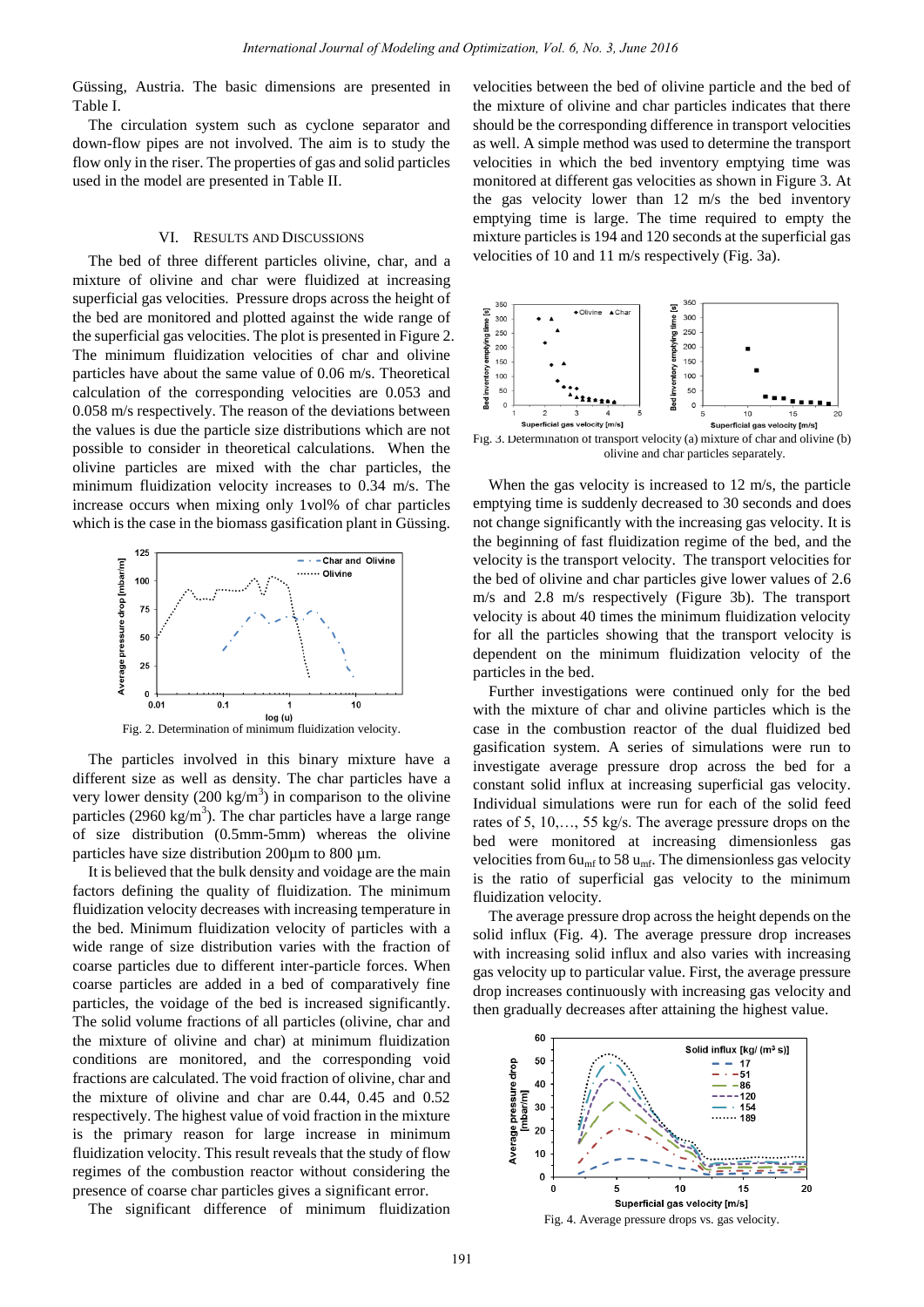The variation in average pressure drop continues up to the gas velocity of about 35  $u_{\text{mf}}$  and then remains constant at the higher gas velocities. The velocity in this case is equal to the transport velocity. Above this gas velocity, there is no variation in pressure drop. The pressure drop remains constant for a given solid influx. The transport velocity is independent of solid influx.

The influence of the average pressure drop variation on the solid out-flux was also studied by monitoring the solid out-flux at the same solid influx and varying gas velocities which are presented in Fig. 5.



The large variations in the average pressure drop are linked to the fluidization regime change in the bed from bubbling fluidization to turbulent. The significant variation in the average pressure drop causes a large variation in solid out-fluxes within that range of gas velocity. The particle out-flux is greater than influx at the range of dimensionless superficial gas velocities form 15 to 35. This range of gas velocity should be avoided for a smooth and steady operation of the riser. The major function of the riser is not only supply bed material but also maintain its constant feed rate. Even the upper part of the riser has fast fluidization regime; the lower part should be in the bubbling fluidization due to the process requirements. Therefore, particular attention should be given to avoid this velocity range in the combustion reactor.

In Fig. 6, contours of particle volume fractions at increasing air velocities are presented. The particles here are the mixture of olivine and char. The contours are a snapshot of the particle volume fraction. At the dimensionless superficial air velocity of 10 the particle volume fraction at the bottom of the reactor is significantly higher than the upper part. At the outlet, the volume fraction is about 0.05% indicating the very low outflow rate of the particles. With increasing air velocity, the volume fraction at the bottom part decreases while at the upper part it increases.



The change in particle volume fractions at the lower and upper parts of the bed are significant at an air velocity of 15, 20 and 25. However the particle volume fractions at the bottom, and upper part of the bed is more uniform at a dimensionless air velocity of 30, and it does not vary significantly with further increasing the air velocity. The results show the particle volume fraction is about 36% in the dense part of the bed and 10% at the upper part of the bed when the particle transport process becomes stable. Further increase in gas velocity reduces the difference of particle volume fraction at the upper and lower part of the bed.

The results of bubbling, turbulent and transport velocities are used to determine the wide operating range of primary and secondary air velocities in the reactor. The stability of the gas-solid flow in the bed is studied at the constant solid influx of 120 kg/( $m^2$ s) (feed rate 35 kg/s). The feed rate is selected as in the Güssing plant.

Since the process requires the bottom part of the reactor to remain at bubbling fluidization regime, the velocity of the bottom air is fixed to 10  $u_{\text{mf}}$ . Separate simulations were run for the increasing primary air while keeping the bottom air flow velocity and the bed material feed rate constant. The particle out flux was monitored with increasing primary gas flow. The result is presented in Fig. 7.



Fig. 7. Bed material outflow vs. air velocity.

At the dimensionless gas velocity less than 48, the bed material outflow rate is less than the feed rate. When the primary air velocity reached the value of 48, the bed material inflow and outflow rate is equal. The bed material circulation rate is constant and steady with further increase in primary air velocity. The results show that much more gas feed is needed for the steady transport of particles when the gas feed stream are divided into the bottom air and the primary air.

The bed inventories at increasing primary air velocities are presented in Fig. 8. The results shown in the figure are recorded in 50 seconds of flow time.



Fig. 8. Bed inventory vs. primary air velocity.

The results indicate that the bed inventory decreases with increasing primary gas velocity.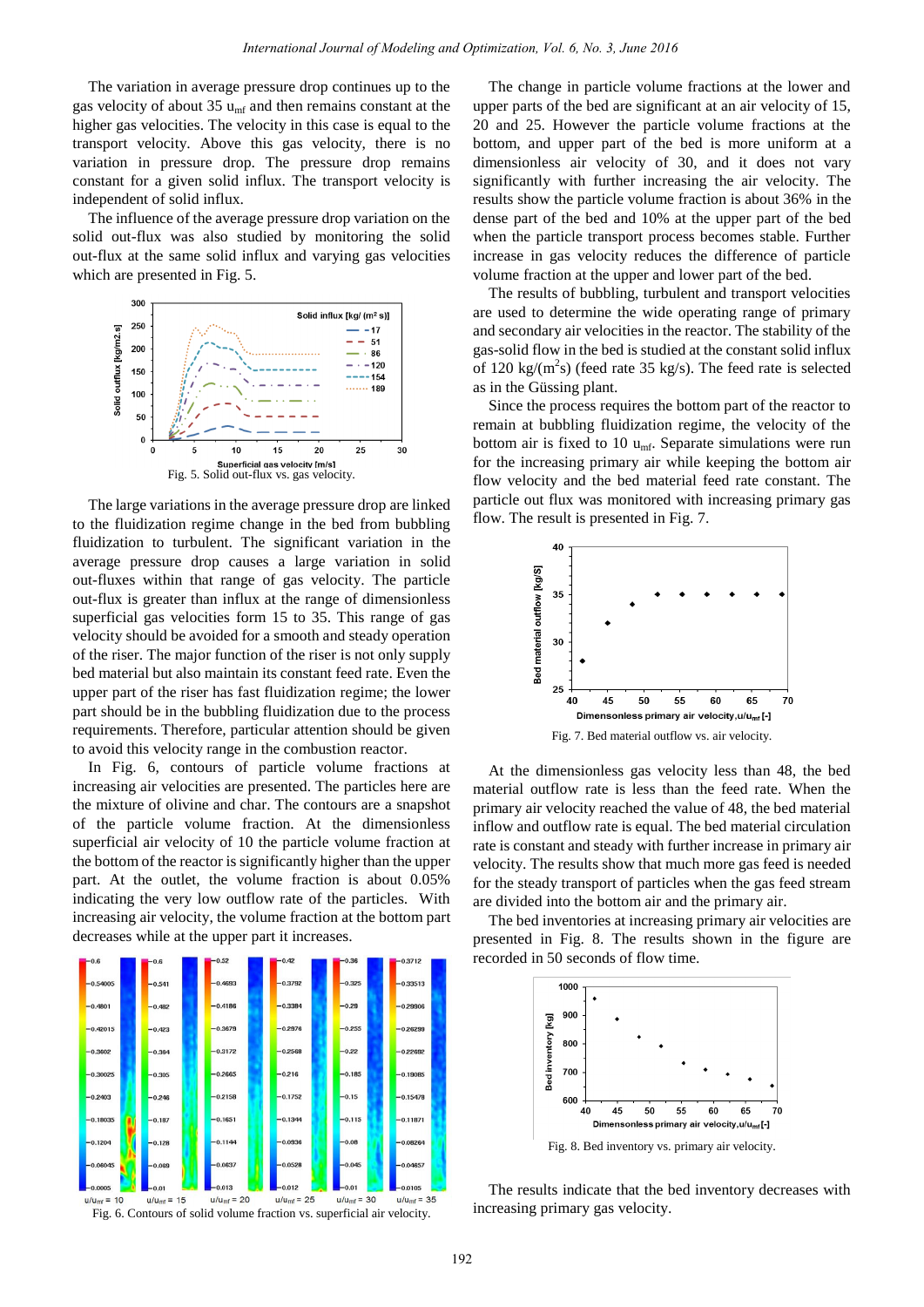A series of simulations were performed to investigate the effect of secondary air on the fluidization regime and particle transport process. In this case, the bottom air as well as primary air feed rate is kept constant in all simulations while increasing the feed rate of secondary air. The velocity of the bottom and primary air are  $10u_{\text{mf}}$  and 48  $u_{\text{mf}}$  respectively. Simulation results show that the secondary air flow has no significant effect on the particle transport system as long as the feed rate for the bottom and primary air are sufficient.

# VII. CONCLUSIONS

A series of simulation have been performed to identify the various flow regimes in a combustor of a dual fluidized bed gasification system. In addition investigation of the effect of the bottom, primary and secondary air feed on the flow regime and particle transport process was carried out. Three groups of particles have been investigated: Olivine particle, char particle and the mixture of olivine and char particles. The minimum fluidization velocities of char particles, olivine particles and their mixture are 0.06 m/s,0.06 m/s and 0.34 m/s respectively with the corresponding transport velocities 2.6 m/s, 2.8 m/s and 12 m/s. The minimum fluidization and transport velocities are found to increase dramatically when two particles of different sizes and densities are mixed.

The average pressure drop across the bed height was determined for the mixture of olivine and char particles at various particle feed rates. The pressure increases and then decreases before becoming stable at a gas velocity about 35 umf. At this gas velocity, the solid out-flux also becomes constant. The optimum bottom air velocity is about 10  $u_{\text{mf}}$ and the optimum velocity of the secondary air flow is above 48  $u_{\text{mf}}$ . The result shows that the total gas feed rate has to be increased when the feed positions are split as the bottom and primary air instead of single feed position as bottom air. The bed inventory decreases with increasing primary air feed rate. There is no significant effect on the particle transport rate when secondary air is introduced to the bed as long as the bottom and the primary air feed rates are kept sufficient and constant.

# **NOMENCLATURE**

*Ar = Archimedes number* 

 $D_p$  = Drag function at the particle location

 $d<sub>n</sub>$  *= particle diameter* 

- **F** *= rate of momentum exchange per volume between fluid and particle phases*
- *g = acceleration due to gravity*

*p <sup>N</sup> = numerical particles* 

*<sup>p</sup> n =number of numerical particles* 

*p = fluid pressure* 

 $p_s = positive \; contact$ 

*International Journal of Modeling and Optimization, Vol. 6, No. 3, June 2016*  
were performed to investigate the  
the fluidization regime and particle 
$$
R = R
$$
eryndids number  
cosant in all simulations while  
constant in all simulations while  
1 constant and simulation is  
1. The velocity of the  
10mu and 48  $u_{\text{int}}$  respectively.  
  
the 100mu and 48  $u_{\text{int}}$  respectively.  
  
the secondary air flow has no  
and primary air are sufficient.  
  
the secondary system as long as  
and primary air are sufficient.  
  
the second system is flow has no  
and primary air are sufficient.  
  
the two-dimensional  
of the effect of  $V_p = particle volume$   
of of time and can be a  
reduces  
to provide and to the particle  
the  
recess was carried out. Three  
the  
recess was carried out. Three  
the  
recess was carried out. Three  
the  
recess was carried out. Three  
the  
reduces of the particles, olivine  
of the particle is a  
the  
isophig transport velocities at  
 $E_p = particle volume fraction$   
of of the particle is at  
the solid out-flux also becomes  
to do  
the secondary air flow is above  

$$
\mu = gas viscosity
$$
  
 $\mu_p = particle volume fraction$   
of the secondary air flow is above  

$$
\mu = gas viscosity
$$
  
  
and the two  
to have also becomes  
the  
to do  
the solid out-flux also becomes  

$$
\tau_p = inter-particle volume fraction
$$
  
of the secondary air field is not  
the total gas velocity about 10  
the  
isophigence as the bottom and  

$$
\phi = particle volume fraction
$$
  
and the secondary air field is not  
the total gas velocity about 35  
the solid out-flux also becomes  

$$
\tau_p = inter-particle volume fraction at close packing limitthe total gas level rate has to befrom air velocityis it is about 10the secondary air field is notto beto the particle transformof the secondary air field is notto beto be a long as theintercept rateof the secondary air field is notto beto be a long as theintercept rateof the secondary air field is notto be a long as theintercept rateof the twotransverse and the bottom andthe total mass (see Figure 161).in thisthe second gas level rateis athe total mass of thetransverse and thetransverse,  $E_p = particle volume,  $\mu$  is the  
the  
transverse principal field$
$$

 $\varepsilon_{cp}$  = *particle volume fraction at close packing limit* 

#### **REFERENCES**

- [1] M. Bolhar-Nordenkampf and H. Hofbauer, *Gasification Demonstration Plant in Austria*, International Slovak Biomass Forum, Bratislava, 2004.
- [2] E. Fercher, H. Hofbauer, T. Fleck, R. Rauch, and G. Veronik, "Two years experience with the FICB-gasification process," in *Proc. 10th European Conference and Technology Exhibition*, Wurzburg, 1998.
- [3] H. Hofbauer, R. Rauch, and K. Bosch, "Biomass CHP plant gussing -A success story," *Expert Meeting on Pyrolysis and Gasification of Biomass and Waste*, Strasbourg, France, 2002.
- [4] H. Hofbauer, R. Rauch, G. Loeffler, S. Kaiser, E. Fercher, and H. Tremmel, "Six year experience with the FICB-gasification process," in *Proc.12th European Conference, and Technology Exhibition on Biomass, Energy, Industry and Climate Protection*, Amsterdam, 2002.
- [5] H. Hofbauer, G. Veronik, T. Fleck, R. Rauch, "The FICFB gasification process," *Developments in Thermochemical Biomass Conversion*, 1997**,** pp. 1016-1025.
- [6] S. Kern, C. Pfeifer, and H. Hofbauer, "Gasification of wood in a dual fluidized bed gasifier: Influence of fuel feeding on process performance," *Chem. Eng. Sci.*, 2013**,** pp. 284-298.
- [7] N. Balasubramanian, C. Srinivasakannan, and C. A. Basha, "Transition velocities in the riser of a circulating fluidized bed," *Adv. Powder Technol,* 2005, vol. 16, no. 3, pp. 247-260.
- [8] E. R. Monazam, L. J. Shadle, J. S. Mei, and J. Spenik, "Identification and characteristics of different flow regimes in a circulating fluidized bed," *Powder Technol,* 2005**,** vol. 155, no. 1, pp. 17-25.
- [9] J. Yerushalmi, D. H. Turner, and A. M. Squires, "The fast fluidized bed," *Industrial and Engineering Chemistry Process Design and Development*, 1976**,** vol. 15, no. 1, pp. 47-53.